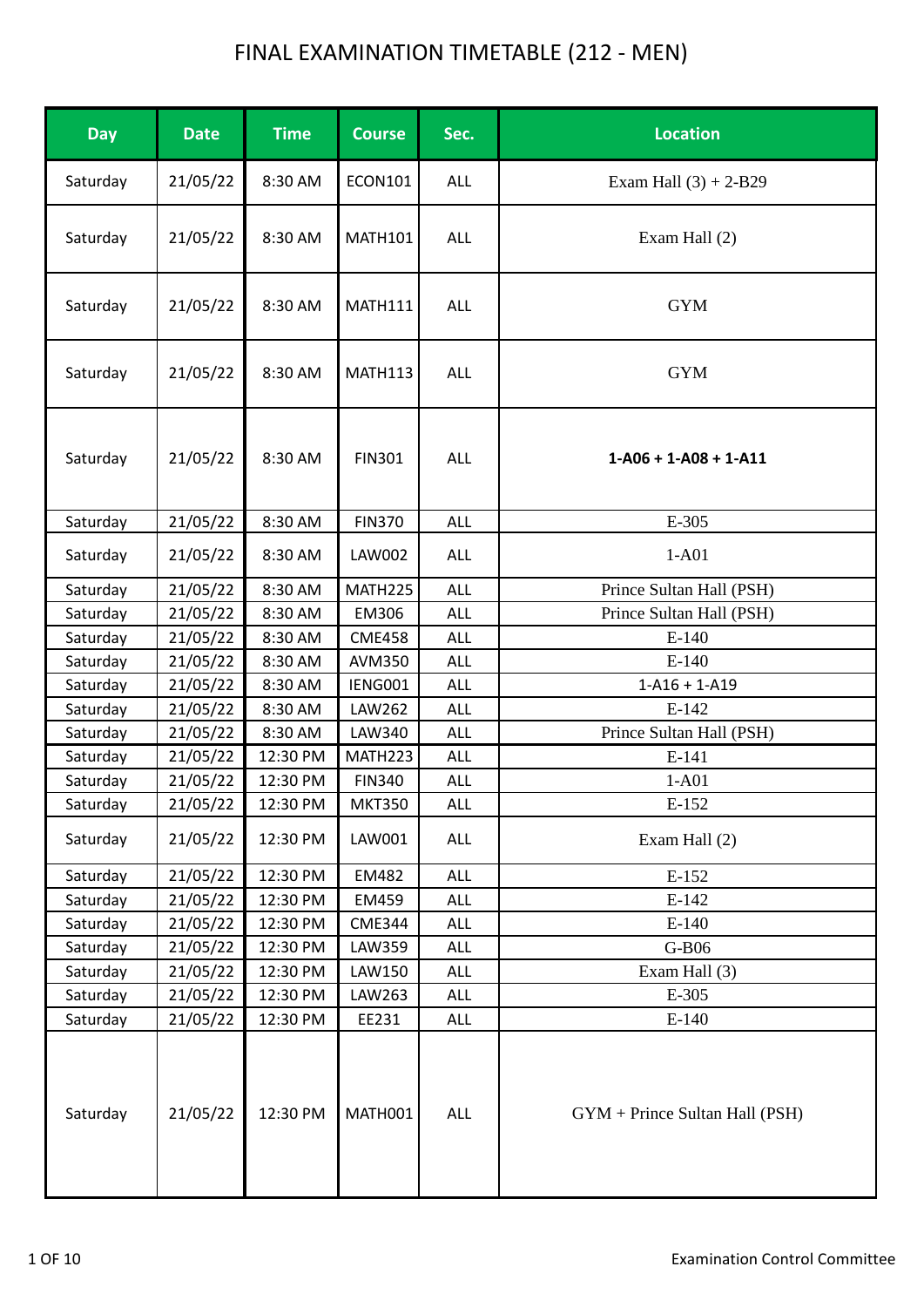| <b>Day</b> | <b>Date</b> | <b>Time</b> | <b>Course</b> | Sec.       | <b>Location</b>                  |
|------------|-------------|-------------|---------------|------------|----------------------------------|
| Saturday   | 21/05/22    | 4:00 PM     | MATH002       | ALL        | $GYM + Prince Sultan Hall (PSH)$ |
| Saturday   | 21/05/22    | 4:00 PM     | EM205         | ALL        | Exam Hall (2)                    |
| Saturday   | 21/05/22    | 4:00 PM     | EM303         | ALL        | Exam Hall (2)                    |
| Saturday   | 21/05/22    | 4:00 PM     | <b>EM335</b>  | <b>ALL</b> | Exam Hall (2)                    |
| Saturday   | 21/05/22    | 4:00 PM     | <b>CME341</b> | <b>ALL</b> | Exam Hall (2)                    |
| Saturday   | 21/05/22    | 4:00 PM     | LAW405        | <b>ALL</b> | E-305                            |
| Saturday   | 21/05/22    | 4:00 PM     | LAW436        | ALL        | E-305                            |
| Saturday   | 21/05/22    | 4:00 PM     | SE499         | ALL        | $E-142$                          |
| Saturday   | 21/05/22    | 4:00 PM     | ACC356        | <b>ALL</b> | E-305                            |
| Sunday     | 22/05/22    | 8:30 AM     | <b>FIN470</b> | ALL        | Exam Hall (2)                    |
| Sunday     | 22/05/22    | 8:30 AM     | <b>MKT470</b> | ALL        | <b>GYM</b>                       |
| Sunday     | 22/05/22    | 8:30 AM     | EM347         | <b>ALL</b> | <b>GYM</b>                       |
| Sunday     | 22/05/22    | 8:30 AM     | <b>CME243</b> | ALL        | <b>GYM</b>                       |
| Sunday     | 22/05/22    | 8:30 AM     | <b>AVM370</b> | ALL        | <b>GYM</b>                       |
| Sunday     | 22/05/22    | 8:30 AM     | <b>ENG030</b> | ALL        | LABS (Building 105)              |
| Sunday     | 22/05/22    | 8:30 AM     | <b>LAW172</b> | ALL        | Exam Hall (3)                    |
| Sunday     | 22/05/22    | 8:30 AM     | LAW369        | <b>ALL</b> | $1-A01$                          |
| Sunday     | 22/05/22    | 8:30 AM     | ACC443        | <b>ALL</b> | <b>GYM</b>                       |
| Sunday     | 22/05/22    | 8:30 AM     | EE341         | ALL        | <b>GYM</b>                       |
| Sunday     | 22/05/22    | 8:30 AM     | AVM410        | ALL        | <b>GYM</b>                       |
| Sunday     | 22/05/22    | 12:30 PM    | <b>ENG010</b> | ALL        | LABS (Building 105)              |
| Sunday     | 22/05/22    | 12:30 PM    | LAW462        | ALL        | <b>GYM</b>                       |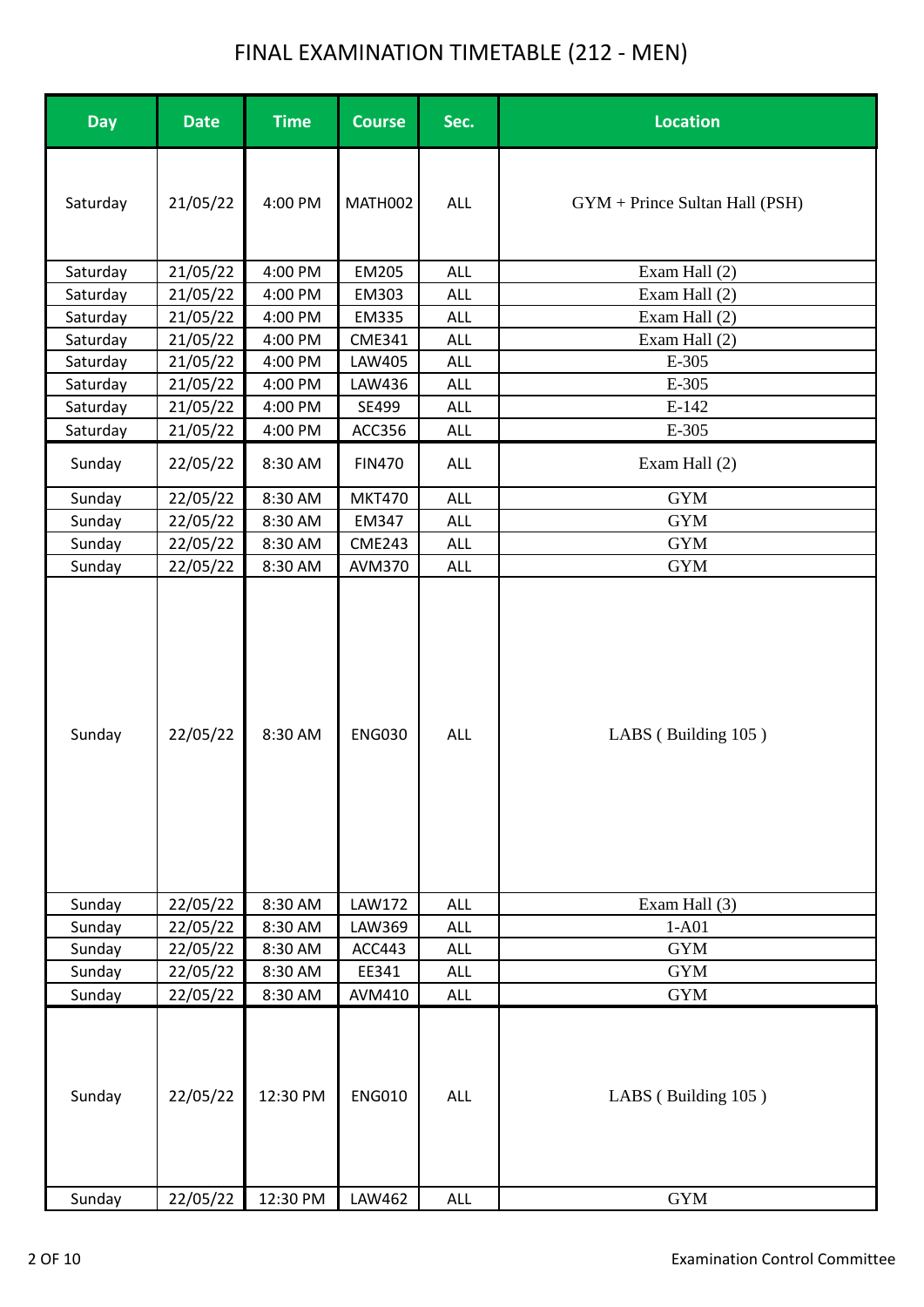| <b>Day</b> | <b>Date</b> | <b>Time</b> | <b>Course</b> | Sec.       | <b>Location</b>                                                       |
|------------|-------------|-------------|---------------|------------|-----------------------------------------------------------------------|
| Sunday     | 22/05/22    | 12:30 PM    | LAW273        | ALL        | <b>GYM</b>                                                            |
| Sunday     | 22/05/22    | 12:30 PM    | SE311         | ALL        | Exam Hall (2)                                                         |
| Sunday     | 22/05/22    | 12:30 PM    | ACC222        | ALL        | <b>GYM</b>                                                            |
| Sunday     | 22/05/22    | 4:00 PM     | <b>ISC101</b> | ALL        | Prince Sultan Hall (PSH) + Exam Hall (2)<br>$+ E-305 + G-B06 + 2-B29$ |
| Sunday     | 22/05/22    | 4:00 PM     | PSY101        | ALL        | <b>GYM</b>                                                            |
| Sunday     | 22/05/22    | 4:00 PM     | CS331         | ALL        | Exam Hall (3)                                                         |
| Sunday     | 22/05/22    | 4:00 PM     | CS175         | <b>ALL</b> | $1-A01 + 1-A04 + 1-A05$                                               |
| Sunday     | 22/05/22    | 4:00 PM     | EM203         | ALL        | E-152                                                                 |
| Sunday     | 22/05/22    | 4:00 PM     | ACC213        | <b>ALL</b> | $E-141 + E-140$                                                       |
| Sunday     | 22/05/22    | 4:00 PM     | <b>ACC472</b> | <b>ALL</b> | $E-142$                                                               |
| Sunday     | 22/05/22    | 4:00 PM     | ACC348        | <b>ALL</b> | $E-142$                                                               |
| Monday     | 23/05/22    | 8:30 AM     | CS285         | <b>ALL</b> | <b>GYM</b>                                                            |
| Monday     | 23/05/22    | 8:30 AM     | EM384         | ALL        | <b>GYM</b>                                                            |
| Monday     | 23/05/22    | 8:30 AM     | CS311         | ALL        | Exam Hall (2)                                                         |
| Monday     | 23/05/22    | 8:30 AM     | <b>MKT310</b> | <b>ALL</b> | Exam Hall (2)                                                         |
| Monday     | 23/05/22    | 8:30 AM     | LAW101        | ALL        | Exam Hall (3)                                                         |
| Monday     | 23/05/22    | 8:30 AM     | EM301         | ALL        | <b>GYM</b>                                                            |
| Monday     | 23/05/22    | 8:30 AM     | EM346         | ALL        | 1-A19                                                                 |
| Monday     | 23/05/22    | 8:30 AM     | <b>ENG040</b> | ALL        | Auditorium + Prince Sultan Hall (PSH) +1-A01                          |
| Monday     | 23/05/22    | 8:30 AM     | LAW112        | ALL        | $1-A11$                                                               |
| Monday     | 23/05/22    | 8:30 AM     | LAW231        | ALL        | 1-A14                                                                 |
| Monday     | 23/05/22    | 8:30 AM     | LAW213        | ALL        | E-305                                                                 |
| Monday     | 23/05/22    | 8:30 AM     | SE411         | <b>ALL</b> | E-305                                                                 |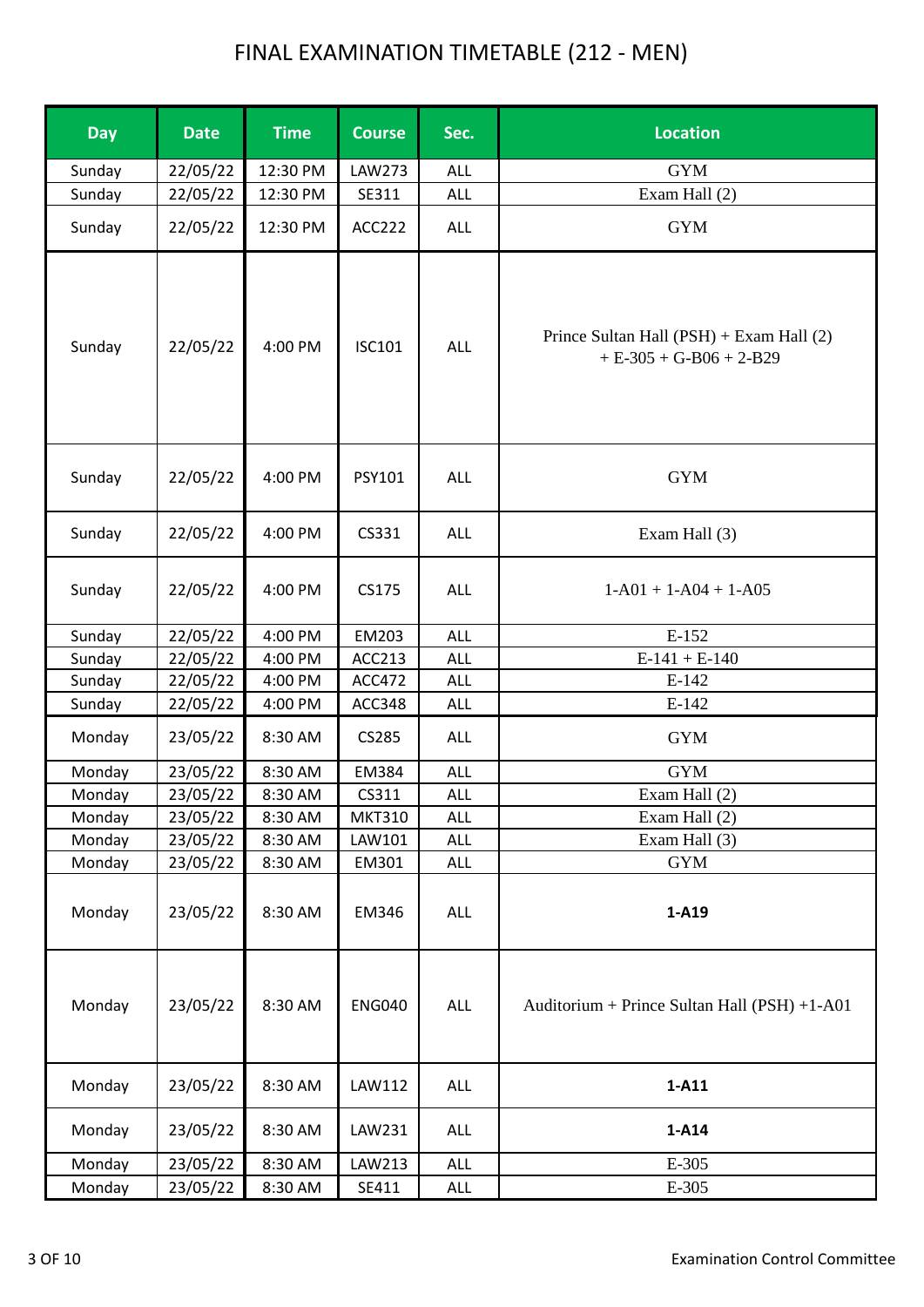| <b>Day</b>        | <b>Date</b>          | <b>Time</b>        | <b>Course</b>           | Sec.                     | <b>Location</b>                              |
|-------------------|----------------------|--------------------|-------------------------|--------------------------|----------------------------------------------|
| Monday            | 23/05/22             | 12:30 PM           | STAT101                 | ALL                      | <b>GYM</b>                                   |
| Monday            | 23/05/22             | 12:30 PM           | <b>STAT271</b>          | ALL                      | $1-A06 + 1-A08 + 1-A11 + 1-A14$              |
| Monday            | 23/05/22             | 12:30 PM           | <b>ENG020</b>           | <b>ALL</b>               | Auditorium + Prince Sultan Hall (PSH) +1-A01 |
| Monday            | 23/05/22             | 4:00 PM            | CS320                   | <b>ALL</b>               | <b>GYM</b>                                   |
| Monday            | 23/05/22             | 4:00 PM            | <b>MKT440</b>           | <b>ALL</b>               | <b>GYM</b>                                   |
| Monday            | 23/05/22             | 4:00 PM            | LAW313                  | <b>ALL</b>               | $1-A01$                                      |
| Monday            | 23/05/22             | 4:00 PM            | EM458                   | <b>ALL</b>               | <b>GYM</b>                                   |
| Monday            | 23/05/22             | 4:00 PM            | <b>IS336</b>            | <b>ALL</b>               | E-305                                        |
| Monday            | 23/05/22             | 4:00 PM            | SE365                   | ALL                      | E-305                                        |
| Monday            | 23/05/22             | 4:00 PM            | <b>ACC430</b>           | <b>ALL</b>               | <b>GYM</b>                                   |
| Monday            | 23/05/22             | 4:00 PM            | ACC315                  | <b>ALL</b>               | <b>GYM</b>                                   |
| Monday<br>Tuesday | 23/05/22<br>24/05/22 | 4:00 PM<br>8:30 AM | ACC317<br><b>BUS101</b> | <b>ALL</b><br><b>ALL</b> | <b>GYM</b><br><b>GYM</b>                     |
| Tuesday           | 24/05/22             | 8:30 AM            | <b>MKT301</b>           | <b>ALL</b>               | Prince Sultan Hall (PSH)                     |
| Tuesday           | 24/05/22             | 8:30 AM            | <b>MKT320</b>           | <b>ALL</b>               | $1-A01$                                      |
| Tuesday           | 24/05/22             | 8:30 AM            | LAW152                  | ALL                      | Exam Hall (2)                                |
| Tuesday           | 24/05/22             | 8:30 AM            | <b>CMP012</b>           | 224                      | $1-A06$                                      |
| Tuesday           | 24/05/22             | 8:30 AM            | <b>CMP012</b>           | 225                      | $1-A08$                                      |
| Tuesday           | 24/05/22             | 8:30 AM            | <b>CMP012</b>           | 226                      | $1-A11$                                      |
| Tuesday           | 24/05/22             | 8:30 AM            | <b>CMP012</b>           | 227                      | $1-A14$                                      |
| Tuesday           | 24/05/22             | 8:30 AM            | <b>CMP012</b>           | 228                      | $G-A11$                                      |
| Tuesday           | 24/05/22             | 8:30 AM            | <b>CMP012</b>           | 229                      | $G-A13$                                      |
| Tuesday           | 24/05/22             | 8:30 AM            | <b>CMP012</b>           | 230                      | $G-A16$                                      |
| Tuesday           | 24/05/22             | 8:30 AM            | <b>CMP012</b>           | 231                      | $G-A18$                                      |
|                   |                      |                    |                         |                          | $G-A05$                                      |
| Tuesday           | 24/05/22             | 8:30 AM            | <b>CMP012</b>           | 232                      | $G-A06$                                      |
| Tuesday           | 24/05/22             | 8:30 AM            | <b>CMP012</b>           | 233                      |                                              |
| Tuesday           | 24/05/22             | 8:30 AM            | <b>CMP012</b>           | 234                      | $G-A09$                                      |
| Tuesday           | 24/05/22             | 8:30 AM            | LAW316                  | ALL                      | E-305                                        |
| Tuesday           | 24/05/22             | 8:30 AM            | EM457                   | ALL                      | $1-A01$                                      |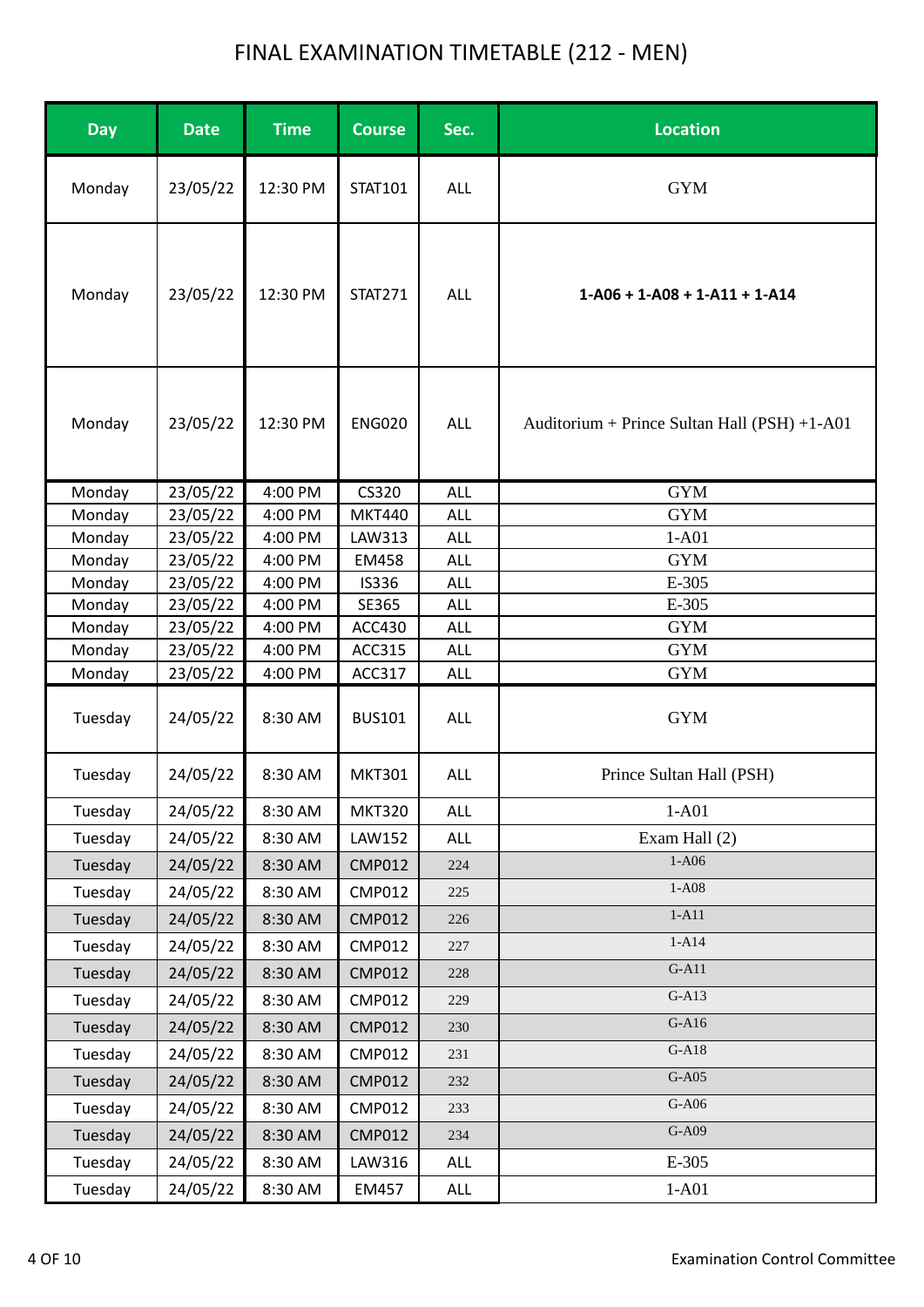| <b>Day</b> | <b>Date</b> | <b>Time</b> | <b>Course</b> | Sec.       | <b>Location</b>                  |
|------------|-------------|-------------|---------------|------------|----------------------------------|
| Tuesday    | 24/05/22    | 12:30 PM    | <b>BUS371</b> | ALL        | Exam Hall (2)                    |
| Tuesday    | 24/05/22    | 12:30 PM    | <b>LAW255</b> | ALL        | $1-A01$                          |
| Tuesday    | 24/05/22    | 12:30 PM    | <b>CMP012</b> | 235        | G-A09                            |
| Tuesday    | 24/05/22    | 12:30 PM    | <b>CMP012</b> | 236        | G-A05                            |
| Tuesday    | 24/05/22    | 12:30 PM    | <b>CMP012</b> | 237        | $G-A11$                          |
| Tuesday    | 24/05/22    | 12:30 PM    | <b>CMP012</b> | 238        | $G-A13$                          |
| Tuesday    | 24/05/22    | 12:30 PM    | <b>CMP012</b> | 239        | $G-A16$                          |
| Tuesday    | 24/05/22    | 12:30 PM    | <b>CMP012</b> | 240        | $1-A06$                          |
| Tuesday    | 24/05/22    | 12:30 PM    | <b>CMP012</b> | 241        | $G-A06$                          |
| Tuesday    | 24/05/22    | 12:30 PM    | <b>CMP012</b> | 242        | $1-A08$                          |
| Tuesday    | 24/05/22    | 12:30 PM    | <b>CMP012</b> | 243        | $1-A14$                          |
| Tuesday    | 24/05/22    | 12:30 PM    | <b>CMP012</b> | 244        | $1-A11$                          |
| Tuesday    | 24/05/22    | 12:30 PM    | <b>CMP012</b> | 1018       | $G-A18$                          |
| Tuesday    | 24/05/22    | 12:30 PM    | <b>CME441</b> | ALL        | <b>GYM</b>                       |
| Tuesday    | 24/05/22    | 12:30 PM    | IENG002       | ALL        | $1 - A16 + 1 - A19$              |
| Tuesday    | 24/05/22    | 12:30 PM    | LAW435        | <b>ALL</b> | <b>GYM</b>                       |
| Tuesday    | 24/05/22    | 12:30 PM    | CYS401        | ALL        | <b>GYM</b>                       |
| Tuesday    | 24/05/22    | 4:00 PM     | <b>ISC103</b> | ALL        | $GYM + Prince Sultan Hall (PSH)$ |
| Tuesday    | 24/05/22    | 4:00 PM     | ETHC303       | ALL        | Exam Hall (2)                    |
| Tuesday    | 24/05/22    | 4:00 PM     | ETHC305       | <b>ALL</b> | $1-A11$                          |
| Tuesday    | 24/05/22    | 4:00 PM     | <b>LAW357</b> | <b>ALL</b> | $1-A01$                          |
| Wednesday  | 25/05/22    | 12:30 PM    | <b>ENG208</b> | <b>ALL</b> | <b>GYM</b>                       |
| Wednesday  | 25/05/22    | 12:30 PM    | <b>DMS426</b> | <b>ALL</b> | <b>GYM</b>                       |
| Wednesday  | 25/05/22    | 4:00 PM     | <b>CME442</b> | <b>ALL</b> | <b>GYM</b>                       |
| Wednesday  | 25/05/22    | 4:00 PM     | IS205         | <b>ALL</b> | <b>GYM</b>                       |
| Wednesday  | 25/05/22    | 4:00 PM     | <b>CEE202</b> | <b>ALL</b> | <b>GYM</b>                       |
| Thursday   | 26/05/22    | 12:30 PM    | CS476         | <b>ALL</b> | <b>GYM</b>                       |
| Thursday   | 26/05/22    | 12:30 PM    | EM428         | ALL        | <b>GYM</b>                       |
| Thursday   | 26/05/22    | 12:30 PM    | EE202         | ALL        | <b>GYM</b>                       |
|            |             |             |               |            |                                  |
| Thursday   | 26/05/22    | 4:00 PM     | <b>FIN450</b> | ALL        | <b>GYM</b>                       |
| Thursday   | 26/05/22    | 4:00 PM     | CYS403        | <b>ALL</b> | <b>GYM</b>                       |
| Saturday   | 28/05/22    | 8:30 AM     | ARAB103       | ALL        | $GYM + Exam Hall(2)$             |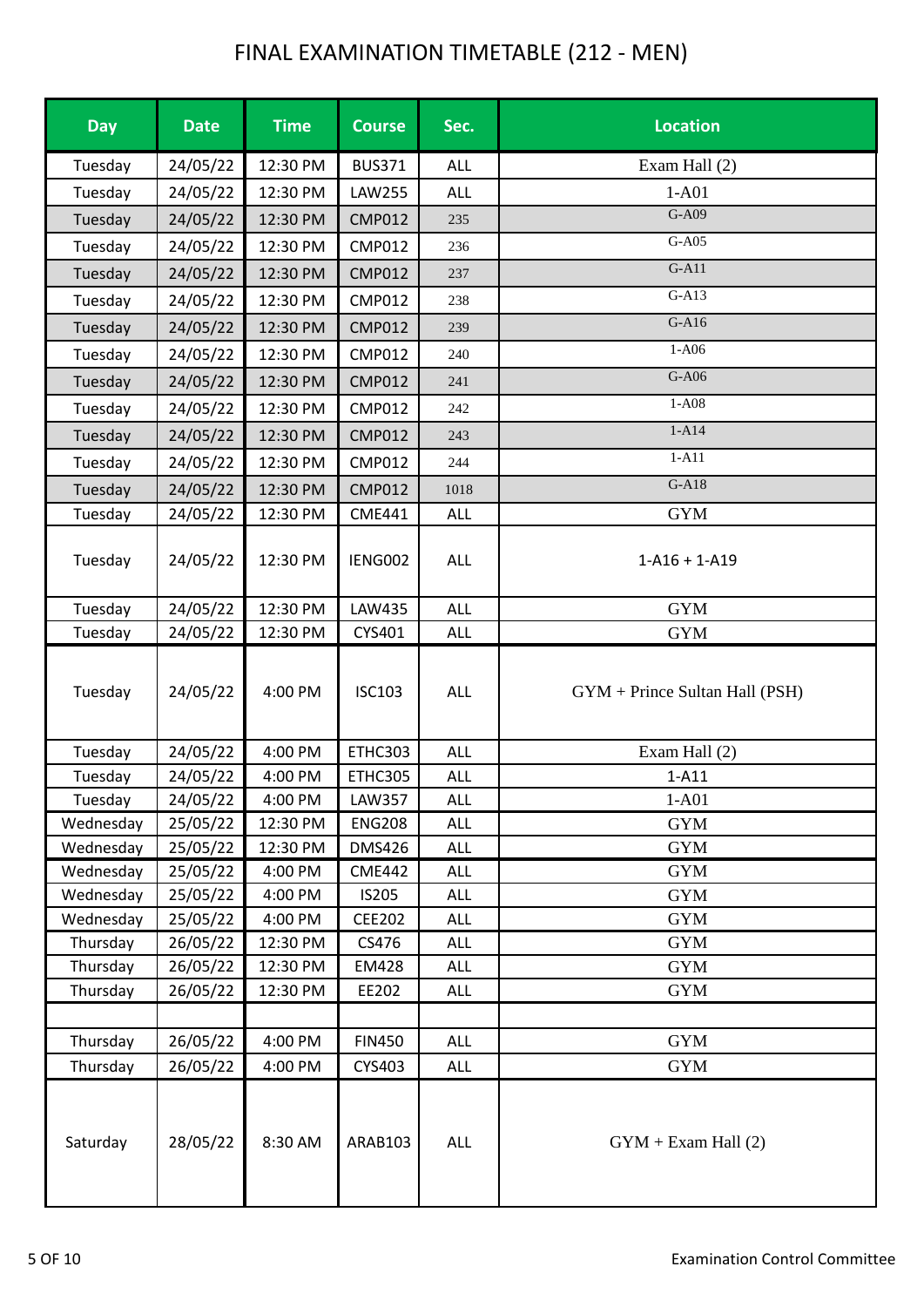| <b>Day</b> | <b>Date</b> | <b>Time</b> | <b>Course</b>  | Sec.       | <b>Location</b>      |
|------------|-------------|-------------|----------------|------------|----------------------|
| Saturday   | 28/05/22    | 8:30 AM     | MATH221        | <b>ALL</b> | $1-A01$              |
| Saturday   | 28/05/22    | 8:30 AM     | EM304          | <b>ALL</b> | $1-A01$              |
| Saturday   | 28/05/22    | 8:30 AM     | ACC445         | <b>ALL</b> | $1-A01$              |
| Saturday   | 28/05/22    | 12:30 PM    | ARAB101        | ALL        | $GYM + Exam Hall(2)$ |
| Saturday   | 28/05/22    | 12:30 PM    | <b>ECON207</b> | <b>ALL</b> | $1-A01$              |
| Saturday   | 28/05/22    | 12:30 PM    | EM315          | <b>ALL</b> | $1-A19$              |
| Saturday   | 28/05/22    | 12:30 PM    | <b>CME343</b>  | ALL        | G-B06                |
| Saturday   | 28/05/22    | 12:30 PM    | IS461          | <b>ALL</b> | E-305                |
| Saturday   | 28/05/22    | 12:30 PM    | LAW403         | ALL        | G-B06                |
| Saturday   | 28/05/22    | 4:00 PM     | ARAB203        | ALL        | <b>GYM</b>           |
| Saturday   | 28/05/22    | 4:00 PM     | LAW221         | <b>ALL</b> | $1-A01$              |
| Saturday   | 28/05/22    | 4:00 PM     | IS231          | <b>ALL</b> | G-B06                |
| Sunday     | 29/05/22    | 8:30 AM     | <b>ENG103</b>  | <b>ALL</b> | <b>GYM</b>           |
| Sunday     | 29/05/22    | 8:30 AM     | <b>FIN350</b>  | <b>ALL</b> | E-305                |
| Sunday     | 29/05/22    | 8:30 AM     | <b>STAT272</b> | <b>ALL</b> | $1-A01$              |
| Sunday     | 29/05/22    | 8:30 AM     | <b>HIST153</b> | <b>ALL</b> | Exam Hall (2)        |
| Sunday     | 29/05/22    | 12:30 PM    | <b>ENG101</b>  | <b>ALL</b> | <b>GYM</b>           |
| Sunday     | 29/05/22    | 12:30 PM    | <b>BUS373</b>  | ALL        | Exam Hall (2)        |
| Sunday     | 29/05/22    | 12:30 PM    | ELE110         | <b>ALL</b> | G-B06                |
| Sunday     | 29/05/22    | 12:30 PM    | LAW230         | <b>ALL</b> | E-305                |
| Sunday     | 29/05/22    | 12:30 PM    | LAW431         | <b>ALL</b> | $2-B29$              |
| Sunday     | 29/05/22    | 4:00 PM     | COM201         | ALL        | <b>GYM</b>           |
| Sunday     | 29/05/22    | 4:00 PM     | CS340          | ALL        | Exam Hall (2)        |
| Sunday     | 29/05/22    | 4:00 PM     | COM301         | ALL        | E-305                |
| Sunday     | 29/05/22    | 4:00 PM     | EM327          | <b>ALL</b> | Exam Hall (2)        |
| Sunday     | 29/05/22    | 4:00 PM     | <b>CME432</b>  | <b>ALL</b> | $1-A01$              |
| Sunday     | 29/05/22    | 4:00 PM     | IS241          | ALL        | $1-A01$              |
| Sunday     | 29/05/22    | 4:00 PM     | GEO201         | <b>ALL</b> | Exam Hall (2)        |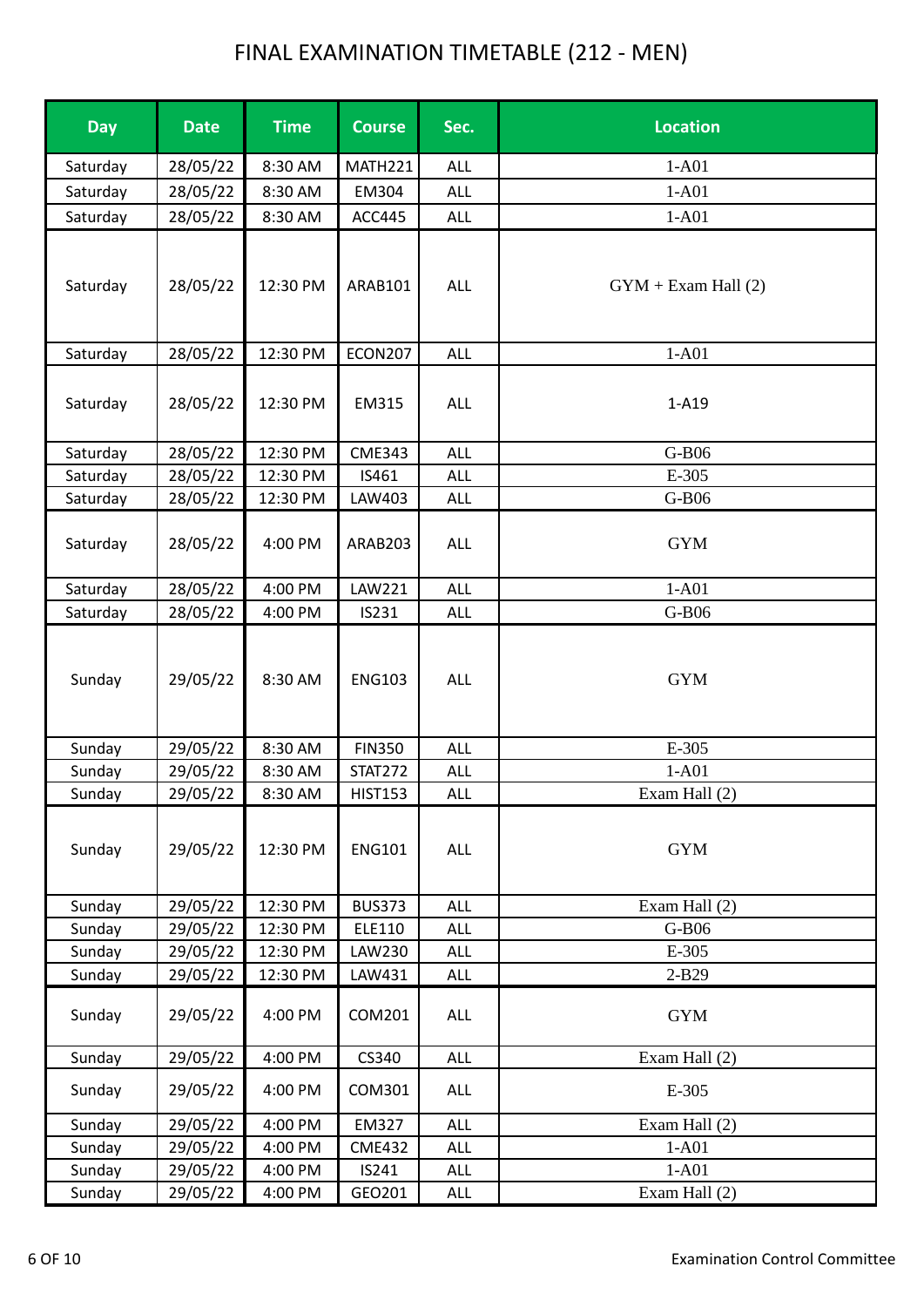| <b>Day</b><br><b>Time</b><br>Sec.<br><b>Location</b><br><b>Date</b><br><b>Course</b>   |  |
|----------------------------------------------------------------------------------------|--|
| Monday<br>30/05/22<br>8:30 AM<br>IS101<br>Exam Hall (2)<br>ALL                         |  |
| <b>GYM</b><br>Monday<br>30/05/22<br>8:30 AM<br><b>SCI101</b><br><b>ALL</b>             |  |
| Prince Sultan Hall (PSH)<br>Monday<br>30/05/22<br>8:30 AM<br>ETHC301<br><b>ALL</b>     |  |
| $2-B29 + Exam Hall(3)$<br>Monday<br>30/05/22<br>8:30 AM<br><b>CHM101</b><br><b>ALL</b> |  |
| 30/05/22<br>Monday<br>8:30 AM<br><b>IS372</b><br><b>ALL</b><br>E-305                   |  |
| 30/05/22<br>E-305<br>8:30 AM<br>IS321<br>Monday<br><b>ALL</b>                          |  |
| <b>GYM</b><br>Monday<br>30/05/22<br>12:30 PM<br><b>ISC105</b><br>ALL                   |  |
| 30/05/22<br>12:30 PM<br>EM474<br><b>ALL</b><br>Exam Hall (2)<br>Monday                 |  |
| Exam Hall (2)<br>Monday<br>30/05/22<br>AVM340<br>12:30 PM<br><b>ALL</b>                |  |
| Exam Hall (2)<br>Monday<br>30/05/22<br>4:00 PM<br>ACC339<br><b>ALL</b>                 |  |
| <b>MATH211</b><br><b>GYM</b><br>31/05/22<br>8:30 AM<br><b>ALL</b><br>Tuesday           |  |
| <b>GYM</b><br>Tuesday<br>31/05/22<br>8:30 AM<br><b>FIN360</b><br><b>ALL</b>            |  |
| EM381<br>G-B06<br>Tuesday<br>31/05/22<br>8:30 AM<br><b>ALL</b>                         |  |
| Tuesday<br>31/05/22<br>8:30 AM<br><b>LAW342</b><br><b>ALL</b><br>$1-A01$               |  |
| <b>GYM</b><br>31/05/22<br>8:30 AM<br>LAW170<br><b>ALL</b><br>Tuesday                   |  |
| E-305<br>Tuesday<br>31/05/22<br>8:30 AM<br>LAW243<br><b>ALL</b>                        |  |
| Tuesday<br>31/05/22<br>$1 - A11 + 1 - A14$<br>8:30 AM<br>IS371<br><b>ALL</b>           |  |
| 31/05/22<br>8:30 AM<br><b>BIO101</b><br>G-B06<br>Tuesday<br><b>ALL</b>                 |  |
| 31/05/22<br>12:30 PM<br>CS210<br>Tuesday<br>ALL<br><b>GYM</b><br>$1-A06$               |  |
| 31/05/22<br>12:30 PM<br><b>CMP011</b><br>Tuesday<br>209<br>$G-A09$                     |  |
| Tuesday<br>12:30 PM<br>31/05/22<br><b>CMP011</b><br>210                                |  |
| $G-A05$<br>12:30 PM<br>Tuesday<br>31/05/22<br><b>CMP011</b><br>211                     |  |
| $G-A06$<br>31/05/22<br>12:30 PM<br>Tuesday<br><b>CMP011</b><br>212                     |  |
| $G-A11$<br>12:30 PM<br>Tuesday<br>31/05/22<br><b>CMP011</b><br>213                     |  |
| $G-A13$<br>31/05/22<br>12:30 PM<br><b>CMP011</b><br>Tuesday<br>214                     |  |
| $G-A16$<br>31/05/22<br>12:30 PM<br><b>CMP011</b><br>Tuesday<br>215                     |  |
| $1-A14$<br>31/05/22<br>Tuesday<br>12:30 PM<br>CMP011<br>216                            |  |
| $1-A14$<br>31/05/22<br>12:30 PM<br><b>CMP011</b><br>Tuesday<br>217                     |  |
| $1-A11$<br>31/05/22<br>12:30 PM<br>Tuesday<br>CMP011<br>218                            |  |
| $G-A18$<br>31/05/22<br>12:30 PM<br>Tuesday<br><b>CMP011</b><br>219                     |  |
| $1-A08$<br>31/05/22<br>12:30 PM<br>Tuesday<br>CMP011<br>220                            |  |
| $1-A16$<br>Tuesday<br>31/05/22<br>12:30 PM<br><b>CMP011</b><br>221                     |  |
| $1-A16$<br>12:30 PM<br>Tuesday<br>31/05/22<br><b>CMP011</b><br>222                     |  |
| $1-A21$<br>31/05/22<br>12:30 PM<br>Tuesday<br><b>CMP011</b><br>223                     |  |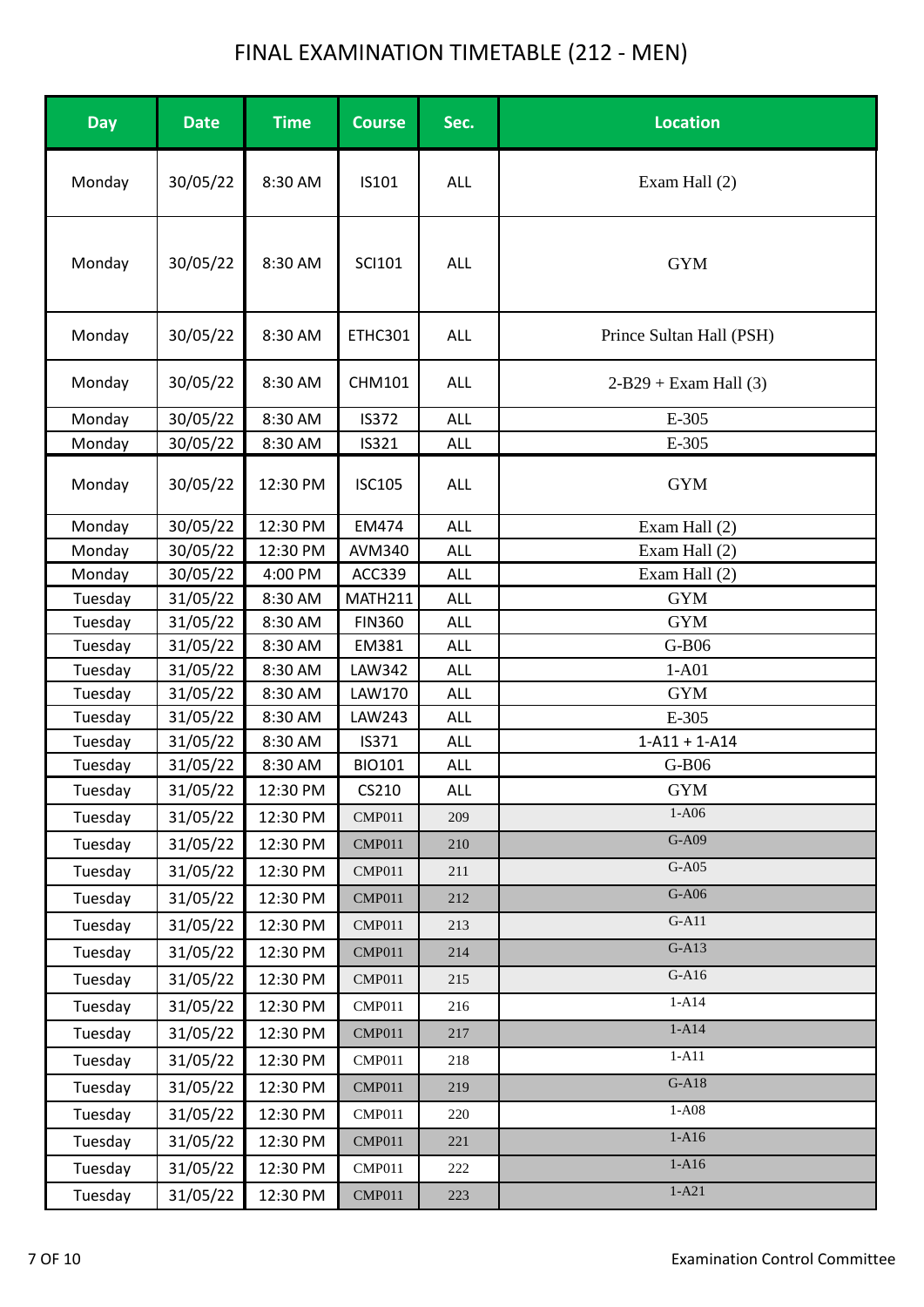| <b>Day</b> | <b>Date</b> | <b>Time</b> | <b>Course</b>  | Sec.       | <b>Location</b>          |
|------------|-------------|-------------|----------------|------------|--------------------------|
| Tuesday    | 31/05/22    | 12:30 PM    | EM486          | ALL        | <b>GYM</b>               |
| Tuesday    | 31/05/22    | 12:30 PM    | EM345          | ALL        | 1-A19                    |
| Tuesday    | 31/05/22    | 12:30 PM    | <b>AVM201</b>  | ALL        | <b>GYM</b>               |
| Tuesday    | 31/05/22    | 12:30 PM    | LAW223         | <b>ALL</b> | <b>GYM</b>               |
| Tuesday    | 31/05/22    | 4:00 PM     | CS101          | ALL        | <b>GYM</b>               |
| Tuesday    | 31/05/22    | 4:00 PM     | CS102          | <b>ALL</b> | Exam Hall $(2) + 1-A01$  |
| Tuesday    | 31/05/22    | 4:00 PM     | CS330          | ALL        | E-305                    |
| Tuesday    | 31/05/22    | 4:00 PM     | <b>MKT450</b>  | <b>ALL</b> | $2-B29$                  |
| Tuesday    | 31/05/22    | 4:00 PM     | LAW111         | ALL        | Prince Sultan Hall (PSH) |
| Tuesday    | 31/05/22    | 4:00 PM     | <b>EM208</b>   | <b>ALL</b> | 2-B29                    |
| Tuesday    | 31/05/22    | 4:00 PM     | LAW409         | ALL        | $1-A11$                  |
| Tuesday    | 31/05/22    | 4:00 PM     | CEE242         | <b>ALL</b> | 2-B29                    |
| Wednesday  | 01/06/22    | 8:30 AM     | <b>ISC203</b>  | <b>ALL</b> | <b>GYM</b>               |
| Wednesday  | 01/06/22    | 8:30 AM     | ELE109         | <b>ALL</b> | $1-A01$                  |
| Wednesday  | 01/06/22    | 12:30 PM    | <b>ECON103</b> | ALL        | <b>GYM</b>               |
| Wednesday  | 01/06/22    | 12:30 PM    | IS201          | ALL        | E-305                    |
| Wednesday  | 01/06/22    | 12:30 PM    | <b>ENG301</b>  | ALL        | $1 - A11 + 1 - A14$      |
| Wednesday  | 01/06/22    | 12:30 PM    | EM383          | ALL        | E-305                    |
| Wednesday  | 01/06/22    | 12:30 PM    | CEE241         | ALL        | $1-A01$                  |
| Wednesday  | 01/06/22    | 12:30 PM    | LAW352         | ALL        | $1-A01$                  |
| Wednesday  | 01/06/22    | 4:00 PM     | PHY105         | ALL        | <b>GYM</b>               |
| Wednesday  | 01/06/22    | 4:00 PM     | <b>PHY205</b>  | ALL        | <b>GYM</b>               |
| Wednesday  | 01/06/22    | 4:00 PM     | <b>BUS231</b>  | ALL        | Exam Hall (2)            |
| Wednesday  | 01/06/22    | 4:00 PM     | LAW374         | <b>ALL</b> | $1-A01$                  |
| Wednesday  | 01/06/22    | 4:00 PM     | EM348          | ALL        | 1-A19                    |
| Wednesday  | 01/06/22    | 4:00 PM     | ACC444         | ALL        | $1-A01$                  |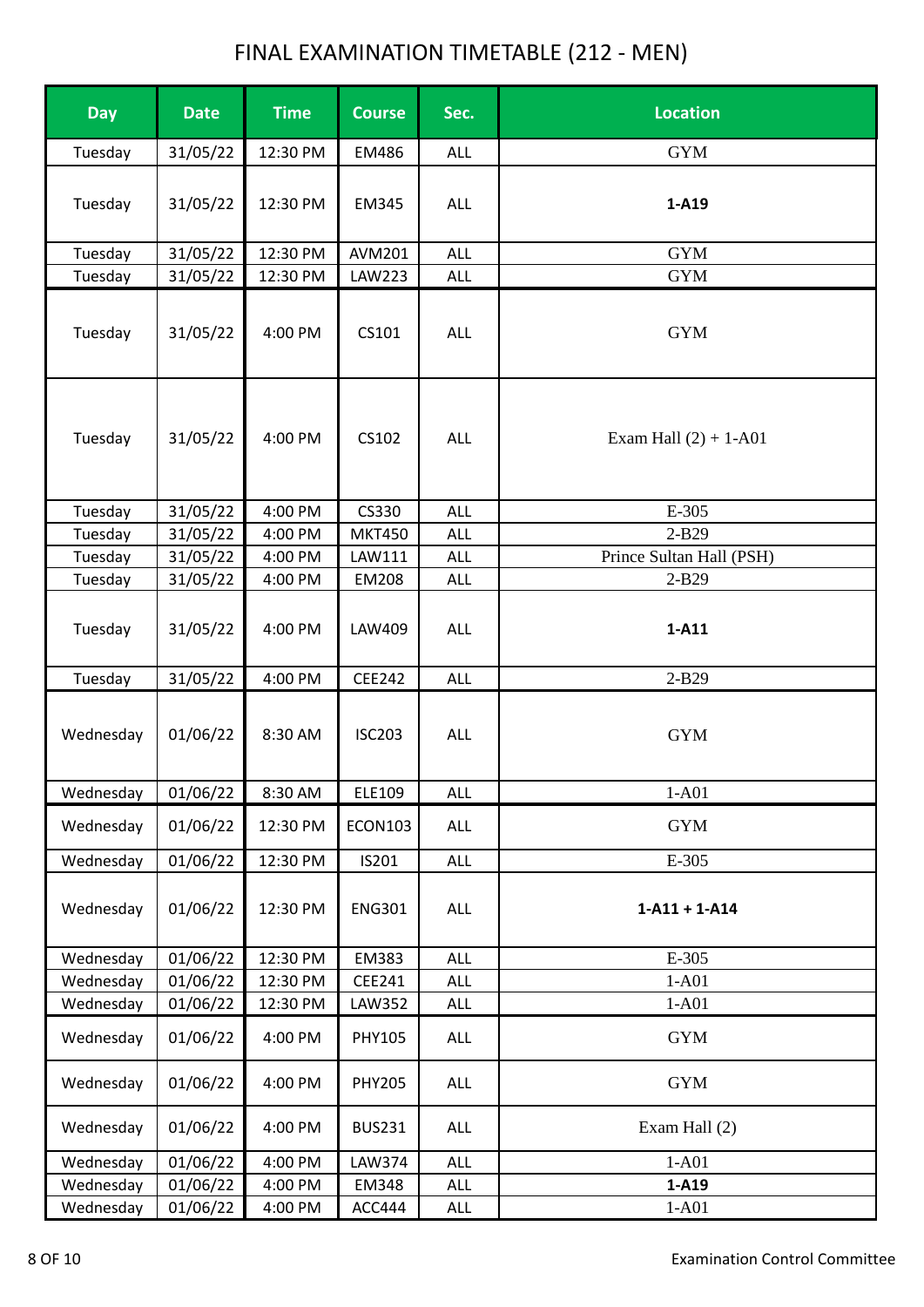| <b>Day</b> | <b>Date</b> | <b>Time</b> | <b>Course</b> | Sec.       | <b>Location</b>         |
|------------|-------------|-------------|---------------|------------|-------------------------|
| Thursday   | 02/06/22    | 8:30 AM     | <b>BUS495</b> | <b>ALL</b> | <b>GYM</b>              |
| Thursday   | 02/06/22    | 8:30 AM     | <b>CME242</b> | <b>ALL</b> | $1-A01$                 |
| Thursday   | 02/06/22    | 8:30 AM     | EM101         | ALL        | 1-A06                   |
| Thursday   | 02/06/22    | 8:30 AM     |               | <b>ALL</b> |                         |
| Thursday   | 02/06/22    | 8:30 AM     | EM438         | ALL        | G-A11(ARENA)            |
| Thursday   | 02/06/22    | 8:30 AM     | <b>IS478</b>  | ALL        | <b>GYM</b>              |
| Thursday   | 02/06/22    | 8:30 AM     | LAW320        | <b>ALL</b> | Exam Hall (2)           |
| Thursday   | 02/06/22    | 8:30 AM     | SE201         | <b>ALL</b> | <b>GYM</b>              |
| Thursday   | 02/06/22    | 8:30 AM     | SE322         | <b>ALL</b> | Exam Hall (2)           |
| Thursday   | 02/06/22    | 8:30 AM     | CEE101        | <b>ALL</b> | 1-A08                   |
| Thursday   | 02/06/22    | 8:30 AM     | EE211         | <b>ALL</b> | $1-A01$                 |
| Thursday   | 02/06/22    | 12:30 PM    | <b>MKT370</b> | <b>ALL</b> | $1-A01$                 |
| Thursday   | 02/06/22    | 12:30 PM    | EM204         | ALL        | $1-A01$                 |
| Thursday   | 02/06/22    | 12:30 PM    | <b>CME421</b> | <b>ALL</b> | G-A16                   |
| Thursday   | 02/06/22    | 12:30 PM    | LAW407        | ALL        | E-305                   |
| Thursday   | 02/06/22    | 12:30 PM    | LAW432        | <b>ALL</b> | E-305                   |
| Thursday   | 02/06/22    | 12:30 PM    | SE401         | <b>ALL</b> | E-305                   |
| Thursday   | 02/06/22    | 12:30 PM    | ACC111        | ALL        | <b>GYM</b>              |
|            |             | 12:30 PM    | CEE262        | <b>ALL</b> | $1-A01$                 |
| Thursday   | 02/06/22    | 12:30 PM    | <b>CEE205</b> | <b>ALL</b> | <b>GYM</b>              |
| Saturday   | 04/06/22    | 8:30 AM     | <b>MKT340</b> | <b>ALL</b> | <b>GYM</b>              |
| Saturday   | 04/06/22    | 8:30 AM     | <b>EM488</b>  | <b>ALL</b> | <b>GYM</b>              |
| Saturday   | 04/06/22    | 8:30 AM     | <b>BUS102</b> | <b>ALL</b> | <b>GYM</b>              |
| Saturday   | 04/06/22    | 8:30 AM     | LAW464        | ALL        | <b>GYM</b>              |
| Saturday   | 04/06/22    | 12:30 PM    | CS202         | <b>ALL</b> | $1 - A11 + 1 - A14$     |
| Saturday   | 04/06/22    | 12:30 PM    | IR101         | ALL        | $G-A06 + G-A09 + G-A11$ |
| Saturday   | 04/06/22    | 12:30 PM    | EM206         | ALL        | <b>GYM</b>              |
| Saturday   | 04/06/22    | 12:30 PM    | EM317         | <b>ALL</b> | <b>GYM</b>              |
| Saturday   | 04/06/22    | 12:30 PM    | <b>EM408</b>  | <b>ALL</b> | Exam Hall (2)           |
| Saturday   | 04/06/22    | 12:30 PM    | SE371         | ALL        | $1 - A19 + 1 - A21$     |
|            |             |             | IS311         | <b>ALL</b> | $1-A16$                 |
| Saturday   | 04/06/22    | 12:30 PM    | EE221         | <b>ALL</b> | Exam Hall (2)           |